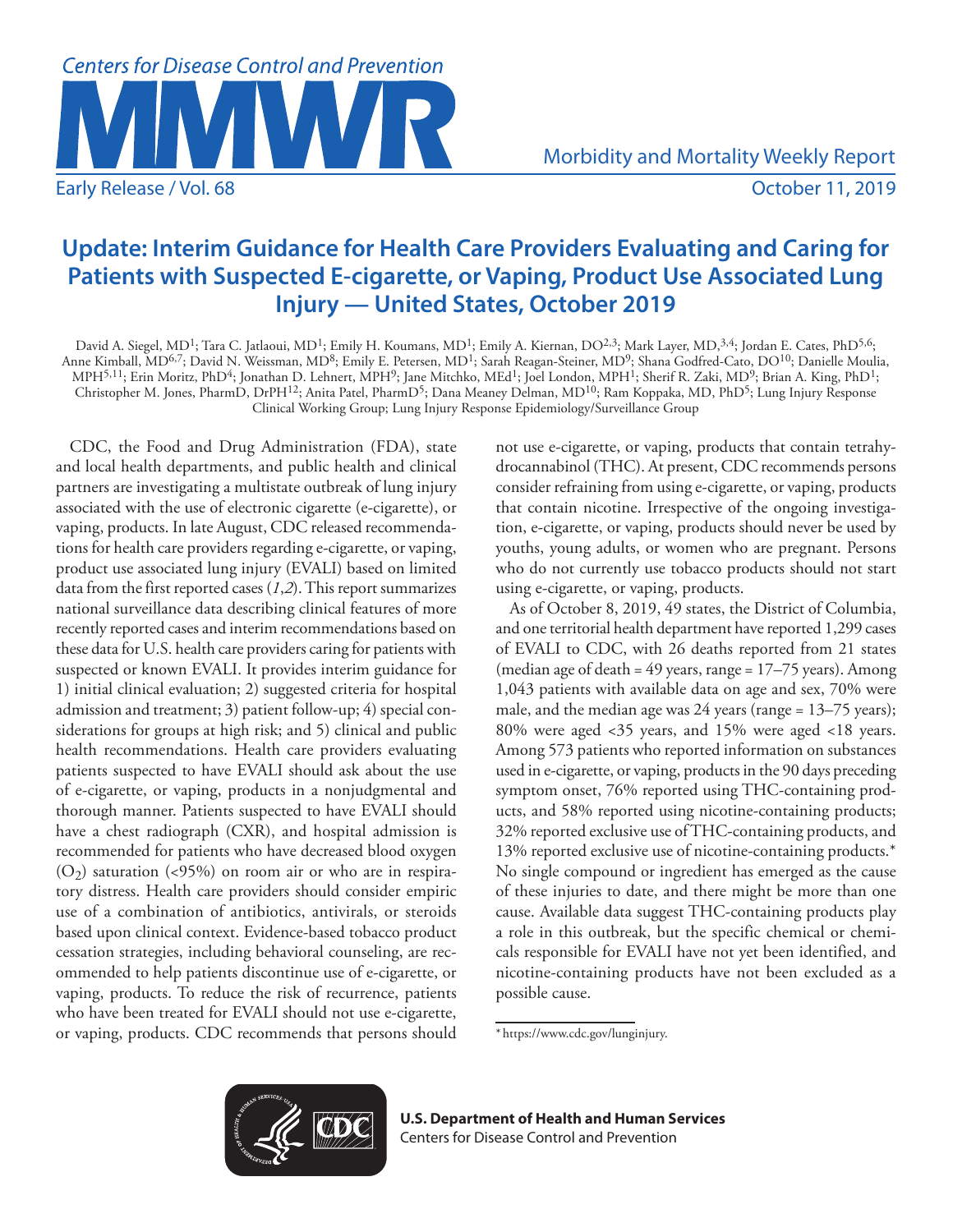Ongoing federal and state investigations have provided information about the clinical characteristics of cases and a surveillance case definition for confirmed and probable cases has been developed  $(1)$ ; this case definition<sup>†</sup> is not intended to guide clinical care. To inform CDC's updated interim clinical guidance, on October 2, 2019, CDC obtained individual expert perspectives on the evaluation and treatment of patients with suspected EVALI. Discussions occurred with nine national experts in adult and pediatric pulmonary medicine and critical care who were designated by professional medical societies to participate (Lung Injury Response Clinical Working Group). Evidence supporting CDC's recommendations include data from medical abstractions reported to CDC, previously published case series (*3*–*5*), and the aforementioned individual expert opinions.

### **Clinical Evaluation for Patients with Suspected EVALI**

EVALI is considered a diagnosis of exclusion because, at present, no specific test or marker exists for its diagnosis (Box 1). Health care providers should consider multiple etiologies, including the possibility of EVALI and concomitant infection. In addition, health care providers should evaluate alternative diagnoses as suggested by clinical findings and medical history (e.g., cardiac, gastrointestinal, rheumatologic, and neoplastic processes; environmental or occupational exposures; or causes of acute respiratory distress syndrome) (*6*).

**Patient history.** Based upon medical chart abstraction data submitted to CDC, 95% (323/339) of patients diagnosed with EVALI initially experienced respiratory symptoms (e.g., cough, chest pain, and shortness of breath), and 77% (262/339) had gastrointestinal symptoms (e.g., abdominal pain, nausea, vomiting, and diarrhea). Gastrointestinal symptoms preceded respiratory symptoms in some patients (*1*–*3*). Respiratory or gastrointestinal symptoms were accompanied by constitutional symptoms such as fever, chills, and weight loss among 85% (289/339) of patients (Table).

All health care providers evaluating patients for EVALI should ask about the use of e-cigarette, or vaping, products and ideally should ask about types of substances used (e.g., THC, cannabis [oil, dabs], nicotine, modified products or the addition of substances not intended by the manufacturer); product source, specific product brand and name; duration and frequency of use, time of last use; product delivery system, and method of use (aerosolization, dabbing, or dripping). Empathetic, nonjudgmental, and private questioning of patients regarding sensitive information to assure confidentiality should be employed. Standardized approaches should be used for interviewing adolescents. Resources exist to guide patient interviews, including those of adolescents.<sup>§</sup> In some

#### **BOX 1. Clinical evaluation for patients with recent history of use of e-cigarette, or vaping, products and suspected lung injury**

#### **History**

- Ask about respiratory, gastrointestinal, and constitutional symptoms (e.g., cough, chest pain, shortness of breath, abdominal pain, nausea, vomiting, diarrhea, and fever) for patients who report a history of use of e-cigarette, or vaping, products.
- Ask all patients about recent use of e-cigarette, or vaping, products.
	- <sup>o</sup> Types of substances used (e.g., tetrahydrocannabinol [THC], cannabis [oil, dabs], nicotine, modified products or the addition of substances not intended by the manufacturer); product source, specific product brand and name; duration and frequency of use, time of last use; product delivery system, and method of use (aerosolization, dabbing, or dripping).

#### **Physical exam**

• Assess vital signs and oxygen saturation via pulse-oximetry.

#### **Laboratory testing**

- Infectious disease evaluation might include
	- $\circ$  Respiratory viral panel including influenza testing during flu season, *Streptococcus pneumoniae, Legionella pneumophila, Mycoplasma pneumoniae,*  endemic mycoses, and opportunistic infections.
- Initial laboratory evaluation
	- <sup>o</sup> Consider complete blood count with differential, liver transaminases, and inflammatory markers (e.g., erythrocyte sedimentation rate and C-reactive protein).
	- <sup>o</sup> In all patients, consider conducting urine toxicology testing, with informed consent, including testing for THC.

#### **Imaging**

- Chest radiograph.
- Consider chest computed tomography for evaluation of severe or worsening disease, complications, other illnesses, or when chest x-ray result does not correlate with clinical findings.

#### **Other considerations**

- Further evaluation of patients meeting inpatient admission criteria might include
	- <sup>o</sup> Consultation with pulmonary, critical care, medical toxicology, infectious disease, psychology, psychiatry, and addiction medicine specialists.
	- <sup>o</sup> Additional testing with bronchoalveolar lavage or lung biopsy as clinically indicated, in consultation with pulmonary specialists.

<sup>†</sup> [https://www.cdc.gov/tobacco/basic\\_information/e-cigarettes/assets/2019-Lung-](https://www.cdc.gov/tobacco/basic_information/e-cigarettes/assets/2019-Lung-Injury-Surveillance-Case-Definition-508.pdf)

 $\delta$ [https://www.aafp.org/afp/2017/0101/p29.pdf; https://depts.washington.edu/](https://depts.washington.edu/dbpeds/Screening%20Tools/HEADSS.pdf) [dbpeds/Screening%20Tools/HEADSS.pdf.](https://depts.washington.edu/dbpeds/Screening%20Tools/HEADSS.pdf)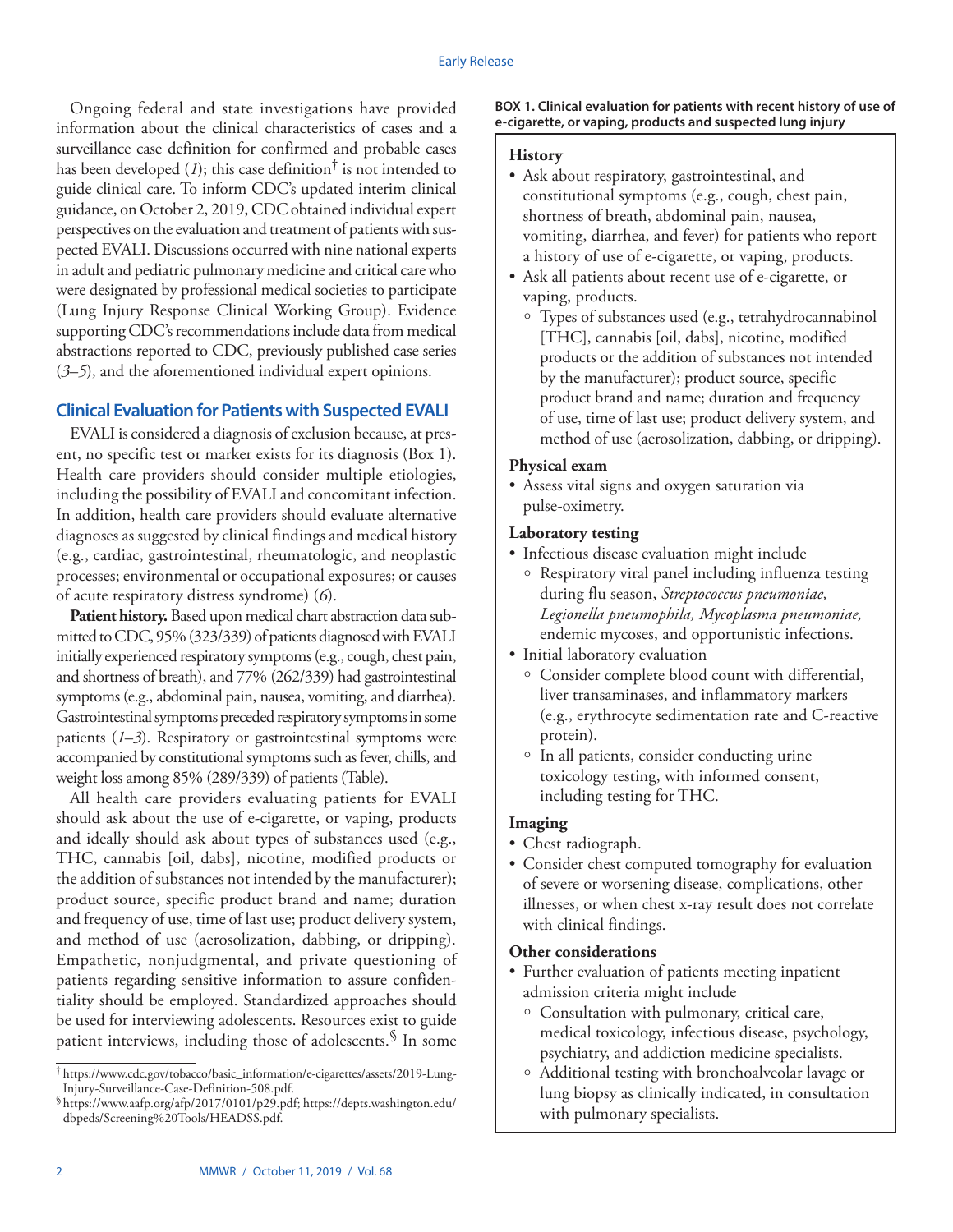**TABLE. Characteristics of patients (N = 342) with e-cigarette use, or vaping, product use associated lung injury (EVALI),\* from national EVALI surveillance reports to CDC — United States, 2019†**

| Characteristic                                    | <b>EVALI patients</b> |                                               |
|---------------------------------------------------|-----------------------|-----------------------------------------------|
|                                                   | No. (%)               | Total no. used in<br>calculation <sup>§</sup> |
| Age, median (range) (yrs)                         | 22 (13-71)            | 338                                           |
| Symptoms reported                                 |                       |                                               |
| Any respiratory                                   | 323 (95)              | 339                                           |
| Any gastrointestinal                              | 262(77)               | 339                                           |
| Any constitutional <sup>¶</sup>                   | 289 (85)              | 339                                           |
| <b>Vital signs</b>                                |                       |                                               |
| Oxygen saturation <95% while                      | 143 (57)              | 253                                           |
| breathing room air                                |                       |                                               |
| Tachycardia (heart rate >100 beats/min)           | 169 (55)              | 310                                           |
| Tachypnea (respiratory rate >20 breaths/          | 77 (45)               | 172                                           |
| min)                                              |                       |                                               |
| <b>Clinical course</b>                            |                       |                                               |
| Admission to intensive care unit                  | 159 (47)              | 342                                           |
| Age group (yrs)                                   |                       |                                               |
| $13 - 17$                                         | 45 (56)               | 80                                            |
| $18 - 24$                                         | 49 (38)               | 130                                           |
| $25 - 50$                                         | 54 (47)               | 115                                           |
| > 51                                              | 9 (69)                | 13                                            |
| Past cardiac disease**<br>No past cardiac disease | 8 (50)                | 16<br>326                                     |
|                                                   | 151 (46)              |                                               |
| Intubation and mechanical ventilation             | 74 (22)               | 338                                           |
| Age group (yrs)                                   |                       |                                               |
| $13 - 17$                                         | 23 (29)               | 80                                            |
| $18 - 24$<br>$25 - 50$                            | 21 (16)<br>23(20)     | 130<br>115                                    |
| > 51                                              | 7 (54)                | 13                                            |
| Past cardiac disease**                            | 5 (31)                | 16                                            |
| No past cardiac disease                           | 70 (21)               | 326                                           |
| Corticosteroids                                   | 252 (88)              | 287                                           |
| Improved after corticosteroids                    | 114 (82)              | 140                                           |
| Duration of hospitalization (days)                | Mean (median)         | Range                                         |
| Age group (yrs)                                   |                       |                                               |
| $13 - 17$                                         | 6.9(6)                | $0 - 23$                                      |
| $18 - 24$                                         | 6.2(5)                | $0 - 38$                                      |
| $25 - 50$                                         | 6.6(6)                | $0 - 40$                                      |
| > 51                                              | 14.8 (12)             | $3 - 31$                                      |
| Past cardiac disease                              | 8.9 (4)               | $3 - 31$                                      |
| No past cardiac disease                           | 6.6(5)                | $0 - 40$                                      |
| Average hospital stay                             | 6.7(5)                | $0 - 40$                                      |

**Abbreviation:** E-cigarette = electronic cigarette.

\* For cases that had full medical chart abstraction data available.

† Surveillance data through October 3, 2019, from the following 29 U.S states: Alabama, Delaware, Georgia, Hawaii, Idaho, Illinois, Indiana, Iowa, Kansas, Kentucky, Maine, Maryland, Minnesota, Mississippi, Missouri, Montana, Nevada, New Jersey, New Mexico, Oklahoma, Oregon, Rhode Island, South Carolina, South Dakota, Texas, Vermont, Washington, West Virginia, and Wisconsin.

§ Patients with missing data were excluded from denominators for selected characteristics.

¶ Self-reported fever, chills, and unexpected weight loss.

\*\* Heart failure, heart attack, or other heart conditions.

situations, asking questions over the course of the hospitalization or during follow-up visits might elicit additional information about exposures, especially as trust is established between the patient and clinicians.

**Physical examination.** For patients who report the use of e-cigarette, or vaping, products, physical examination should include vital signs and pulse-oximetry. Tachycardia was reported in 55% (169/310) of patients and tachypnea in 45% (77/172);  $O_2$  saturation <95% at rest on room air was present for 57% (143/253) of patients reported to CDC (Table), underscoring the need for routine pulse-oximetry. Among patients identified to date, pulmonary findings on auscultation exam have often been unremarkable, even among patients with severe lung injury (personal communication, Lung Injury Response Clinical Working Group, October 2, 2019).

**Laboratory testing.** Laboratory testing should be guided by clinical findings. A respiratory virus panel, including influenza testing during influenza season, should be strongly considered. Additional testing should be based on published guidelines for evaluation of community-acquired pneumonia.<sup>9</sup> Infectious diseases to consider include *Streptococcus pneumoniae, Legionella pneumophila, Mycoplasma pneumoniae*, endemic mycoses, and opportunistic infections; the likelihood of infection by any of these varies by geographic prevalence and patient medical history. Other abnormal laboratory tests reported in patients with EVALI include elevated white blood cell (WBC) count, serum inflammatory markers (C-reactive protein, erythrocyte sedimentation rate [ESR]), and liver transaminases. In a report of initial patients from Illinois and Wisconsin, 87% had a  $WBC > 11,000/mm^3$  and 93% had an ESR > 30mm/hr; 50% of patients had elevated liver transaminases (aspartate aminotransferase or alanine aminotransferase >35 U/L) (*3*). However, at this time, these tests cannot be used to distinguish EVALI from infectious etiologies. In all patients, providers should consider conducting, with informed consent, urine toxicology testing, including testing for THC.

**Imaging**. Radiographic findings consistent with EVALI include pulmonary infiltrates on CXR and opacities on chest computed tomography (CT) scan (*1*,*7*). A CXR should be obtained on all patients with a history of e-cigarette, or vaping, product use, who have respiratory or gastrointestinal symptoms, particularly when accompanied by decreased  $O_2$  saturation (<95%). Chest CT might be useful when the CXR result does not correlate with clinical findings or to evaluate severe or worsening disease, complications such as pneumothorax or pneumomediastinum, or other illnesses in the differential diagnosis, such as pneumonia or pulmonary embolism. In some cases, chest CT has demonstrated findings such as bilateral ground glass opacities despite a normal or nondiagnostic CXR (*3*). Among patients with abnormal CXR findings and a clinical picture consistent with EVALI, a chest CT scan might

<sup>¶</sup> https://www.atsjournals.org/doi/full/10.1164/rccm.201908-1581ST#readcubeepdf; http://academic.oup.com/cid/article/53/7/e25/424286/.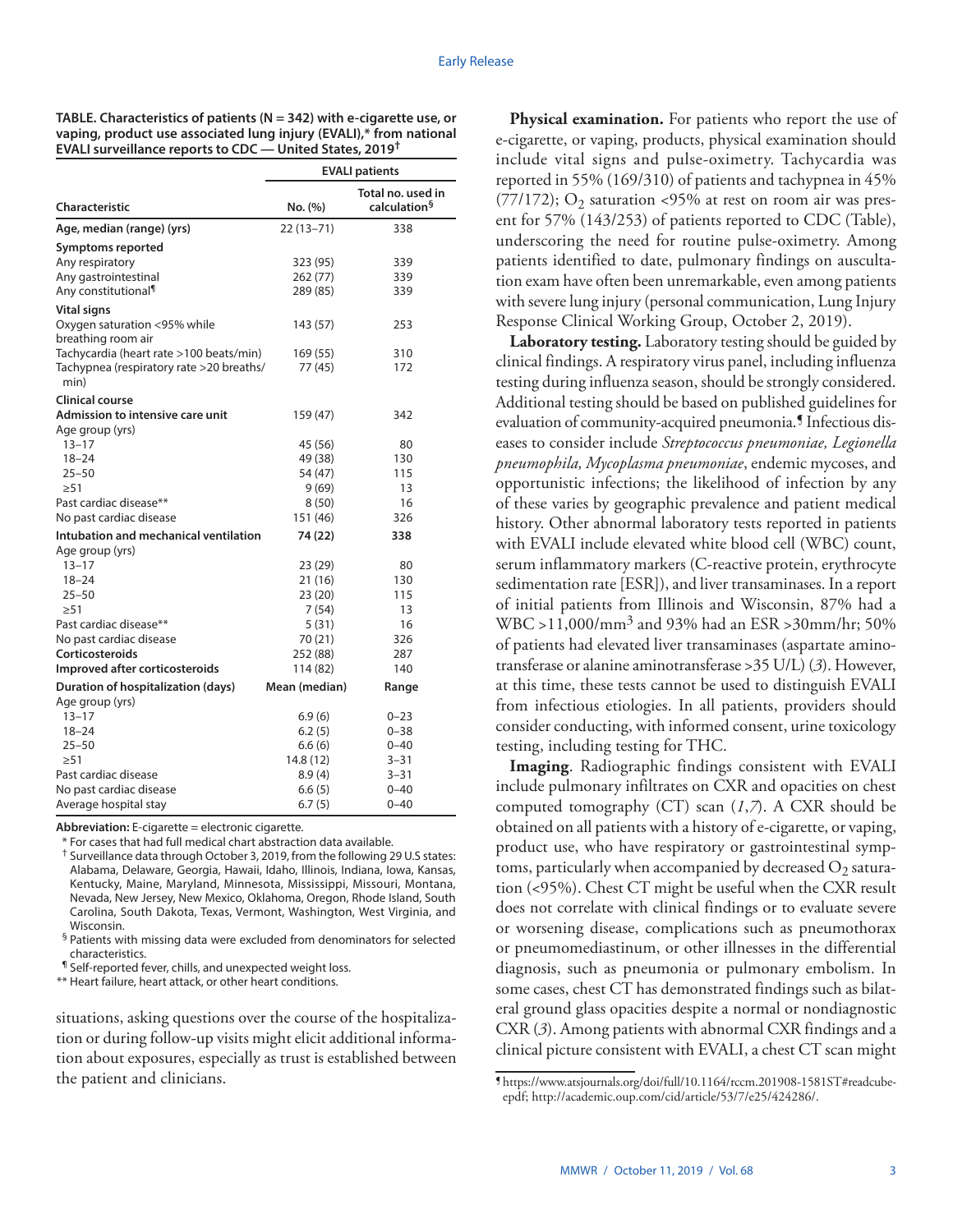not be necessary for diagnosis. The decision to obtain a chest CT should be made on a case-by-case basis depending on the clinical circumstances.

**Consultation with specialists.** Consultation with several specialists might be necessary to optimize patient management. For patients being evaluated for possible EVALI, consideration should be given to consultation with a pulmonologist, who can help guide further evaluation, recommend empiric treatment, and review the indications for bronchoscopy. The decision to perform bronchoscopy and bronchoalveolar lavage (BAL) to rule out alternative diagnoses such as pulmonary infection should be made on a case-by-case basis. The value of staining BAL cells or fresh lung biopsy tissue for lipid-laden macrophages (e.g., using oil red O or Sudan Black) in the evaluation of EVALI remains unknown. In addition, there should be a low threshold for consulting with critical care physicians, because, based upon data submitted to CDC, 47% (159/342) of patients were admitted to an intensive care unit and 22% (74/338) required endotracheal intubation and mechanical ventilation (Table); critical care physicians should be consulted

to determine optimal management of respiratory failure. Consultation with medical toxicology, infectious disease, psychology, psychiatry, addiction medicine, and other specialists should be considered as warranted by patient circumstances.

# **Management of Patients with Suspected EVALI**

**Admission criteria and outpatient management**. Several factors should be considered when deciding whether to admit a patient with potential EVALI to the hospital (Box 2). Among 1,002 cases reported to CDC with available data as of October 8, 96% of patients were hospitalized. Patients with suspected EVALI should be admitted if they have decreased  $O_2$  saturation (<95%) on room air, are in respiratory distress, or have comorbidities that compromise pulmonary reserve. Consider modifying factors such as altitude to guide interpretation of measured  $O_2$  saturation.

Outpatient management of suspected EVALI might be considered on a case-by-case basis for patients who are clinically stable, have less severe injury, and for whom follow-up within 24–48 hours of initial evaluation can be assured.

**BOX 2. Management of patients with suspected e-cigarette, or vaping, product use associated lung injury (EVALI)**

# **Admission criteria and outpatient management**

- Strongly consider admitting patients with potential lung injury, especially if respiratory distress present, have comorbidities that compromise pulmonary reserve, or decreased (<95%)  $O_2$  saturation (consider modifying factors such as altitude to guide interpretation).
- Outpatient management for patients with suspected lung injury who have less severe injury might be considered on a case-by-case basis.

#### **Medical treatment**

- Consider initiation of corticosteroids.
- Early initiation of antimicrobial coverage for community-acquired pneumonia should be strongly considered in accordance with established guidelines.\*
- Consider influenza antivirals in accordance with established guidelines.†

# **Patients not admitted to hospital**

- Recommend follow-up within 24–48 hours to assess and manage possible worsening lung injury.
- Outpatients should have normal oxygen saturation, reliable access to care and social support systems, and be

instructed to promptly seek medical care if respiratory symptoms worsen.

• Consider empiric use of antimicrobials and antivirals.

# **Post-hospital discharge follow-up**

- Schedule follow-up visit no later than 1–2 weeks after discharge that includes pulse-oximetry testing. Consider repeating chest radiograph.
- Consider additional follow-up testing including spirometry and diffusion capacity testing, and consider repeat chest radiograph in 1–2 months.
- Consider endocrinology consultation for patients treated with high-dose corticosteroids.

# **Cessation services and preventive care**

- Strongly advise patients to discontinue use of e-cigarette, or vaping, products.
- Provide education and cessation assistance for patients to aid nicotine addiction and treatment or referral for patients with marijuana-use-disorder.§
- Emphasize importance of routine influenza vaccination.¶
- Consider pneumococcal vaccine.\*\*

<sup>\*</sup> https://www.atsjournals.org/doi/full/10.1164/rccm.201908-1581ST#readcube-epdf; http://academic.oup.com/cid/article/53/7/e25/424286/.

<sup>†</sup> https://www.cdc.gov/flu/professionals/antivirals/summary-clinicians.htm; https://www.idsociety.org/practice-guideline/influenza/.

<sup>§</sup> Substance Abuse and Mental Health Services Administrations treatment locator (https://www.samhsa.gov/find-treatment)to find treatment in your area or call 1–800–662-HELP (4357).

<sup>¶</sup> https://www.cdc.gov/flu/prevent/vaccinations.htm.

<sup>\*\*</sup> https://www.cdc.gov/mmwr/preview/mmwrhtml/mm6337a4.htm?s\_cid.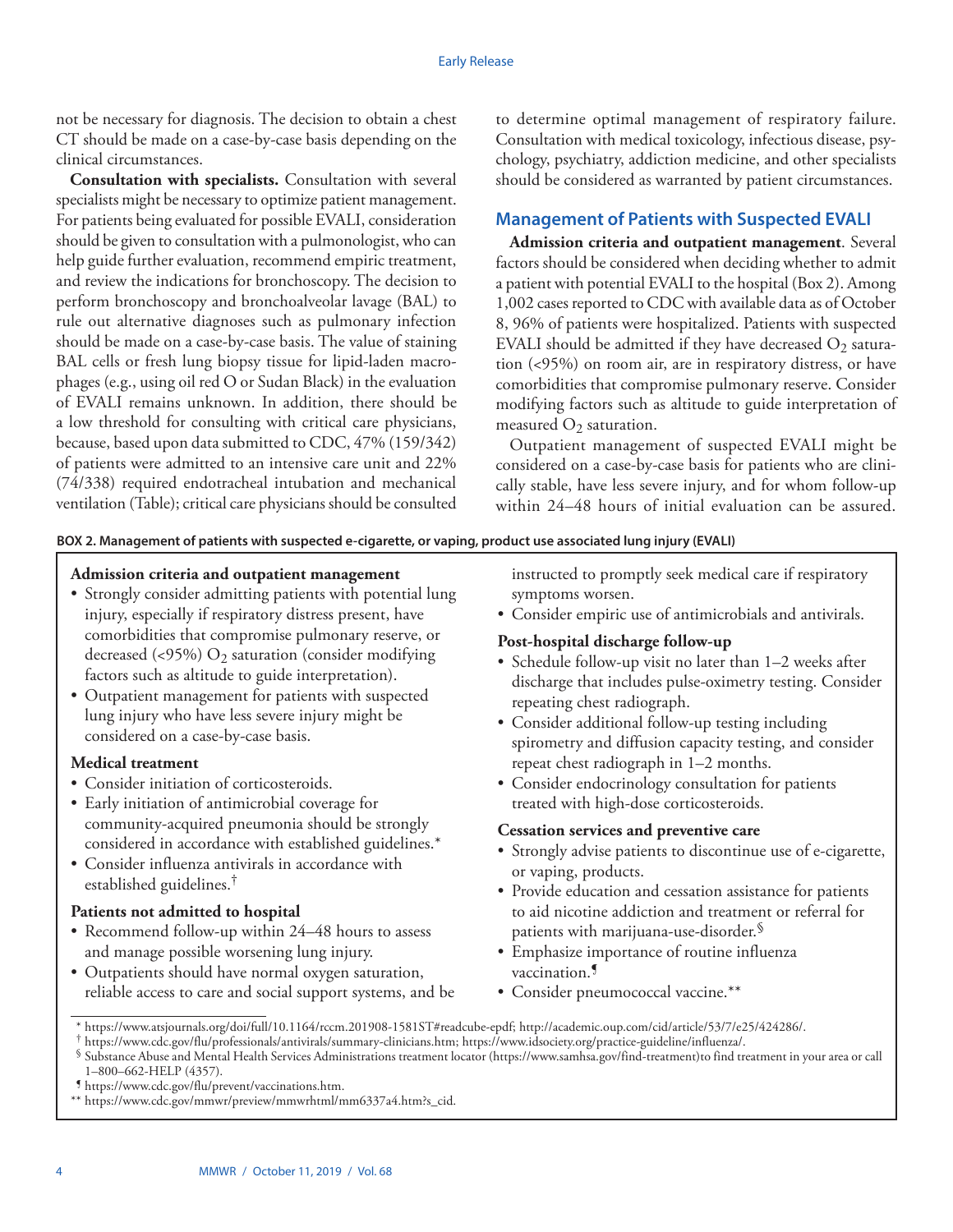Candidates for outpatient management should have normal  $O_2$  saturation (≥95%), reliable access to care, and strong social support systems. For these patients, empiric use of antimicrobials, including antivirals, if indicated, should be considered. Some patients who initially had mild symptoms experienced a rapid worsening of symptoms within 48 hours. In Illinois and Wisconsin, 72% of patients had either an outpatient or emergency department visit before seeking additional medical care that resulted in hospital admission (*3*). Health care providers should instruct all patients to seek medical care promptly if respiratory symptoms worsen.

**Medical treatment.** Corticosteroids might be helpful in treating this injury. Several case reports describe improvement with corticosteroids, likely because of a blunting of the inflammatory response (*3*–*5*). In a series of patients in Illinois and Wisconsin, 92% of 50 patients received corticosteroids; the medical team documented in 65% of 46 patient notes that "respiratory improvement was due to the use of glucocorticoids" (*3*). Among 140 cases reported nationally to CDC that received corticosteroids, 82% of patients improved (Table). However, the natural progression of this injury is not known, and it is possible that patients might recover without corticosteroids or by avoiding use of e-cigarette, or vaping, products. In some circumstances, it would be advisable to withhold corticosteroids while evaluating patients for infectious etiologies, such as fungal pneumonia, that might worsen with corticosteroid treatment. Nevertheless, because the diagnosis remains one of exclusion, aggressive empiric therapy with corticosteroids, antimicrobial, and antiviral therapy might be warranted for patients with severe illness. A range of corticosteroid doses, durations, and taper plans might be considered on a case-by-case basis. Whenever possible, decisions on the use of corticosteroids and dosing regimen should be made in consultation with a pulmonologist.

Early initiation of antimicrobial treatment for communityacquired pneumonia in accordance with established guidelines\*\* should be strongly considered given the overlapping of signs and symptoms in these conditions. During influenza season, health care providers should consider influenza in all patients with suspected EVALI. Antivirals should be considered in accordance with established guidelines.†† Decisions on initiation or discontinuation of treatment should be based on specific clinical features and, when appropriate, in consultation with specialists.

**Follow-up from hospital admission.** Patients discharged from the hospital after inpatient treatment for EVALI should have a follow-up visit no later than 1–2 weeks after discharge that includes pulse-oximetry, and clinicians should consider repeating the CXR. Additional follow-up testing 1–2 months after discharge that might include spirometry, diffusion capacity testing, and CXR should be considered. Long-term effects and the risk of recurrence of EVALI are not known. Whereas many patients' symptoms resolved, clinicians report that some patients have relapsed during corticosteroid tapers after hospitalization, underscoring the need for close follow-up (personal communication, Lung Injury Response Clinical Working Group, October 2, 2019). Some patients have had persistent hypoxemia ( $O_2$  saturation <95%), requiring home oxygen at discharge and might need ongoing pulmonary follow-up. Patients treated with high-dose corticosteroids might require care from an endocrinologist to monitor adrenal function.

It is unknown if patients with a history of EVALI are at higher risk for severe complications of influenza or other respiratory viral infections if they are infected simultaneously or after recovering from lung injury. Health care providers should emphasize the importance of annual vaccination against influenza for all persons >6 months of age, including patients with a history of EVALI. In addition, administration of pneumococcal vaccine should be considered according to current guidelines.§§

**Addressing exposures.** Advising patients to discontinue use of e-cigarette, or vaping, products should be an integral part of the care approach during an inpatient admission and should be re-emphasized during outpatient follow-up. Cessation of e-cigarette, or vaping, products might speed recovery from this injury; resuming use of e-cigarette, or vaping, products has the potential to cause recurrence of symptoms or lung injury. Evidence-based tobacco product cessation strategies include behavioral counseling and FDA-approved cessation medications.¶¶ For patients who have addiction to THCcontaining or nicotine-containing products, cognitivebehavioral therapy, contingency management, motivational enhancement therapy, and multidimensional family therapy have been shown to help, and consultation with addiction medicine services should be considered (*8*–*10*).

**Special considerations for groups at high risk.** Patients with certain characteristics or comorbidities, including older age, history of cardiac or lung disease, or pregnancy, might be at higher risk for more severe outcomes. Among reported cases (Table), patients aged >50 years experienced the highest

<sup>\*\*</sup> [https://www.atsjournals.org/doi/full/10.1164/rccm.201908-](https://www.atsjournals.org/doi/full/10.1164/rccm.201908-1581ST#readcube-epdf) [1581ST#readcube-epdf;](https://www.atsjournals.org/doi/full/10.1164/rccm.201908-1581ST#readcube-epdf) [http://academic.oup.com/cid/article/53/7/](http://academic.oup.com/cid/article/53/7/e25/424286/) [e25/424286/](http://academic.oup.com/cid/article/53/7/e25/424286/)

<sup>††</sup> <https://www.cdc.gov/flu/professionals/antivirals/summary-clinicians.htm>; <https://www.idsociety.org/practice-guideline/influenza/>.

<sup>§§</sup> [https://www.cdc.gov/mmwr/preview/mmwrhtml/mm6337a4.htm?s\\_cid](https://www.cdc.gov/mmwr/preview/mmwrhtml/mm6337a4.htm?s_cid)

<sup>¶¶</sup> [https://www.cdc.gov/tobacco/campaign/tips/quit-smoking/index.](https://www.cdc.gov/tobacco/campaign/tips/quit-smoking/index.html?s_cid) [html?s\\_cid](https://www.cdc.gov/tobacco/campaign/tips/quit-smoking/index.html?s_cid)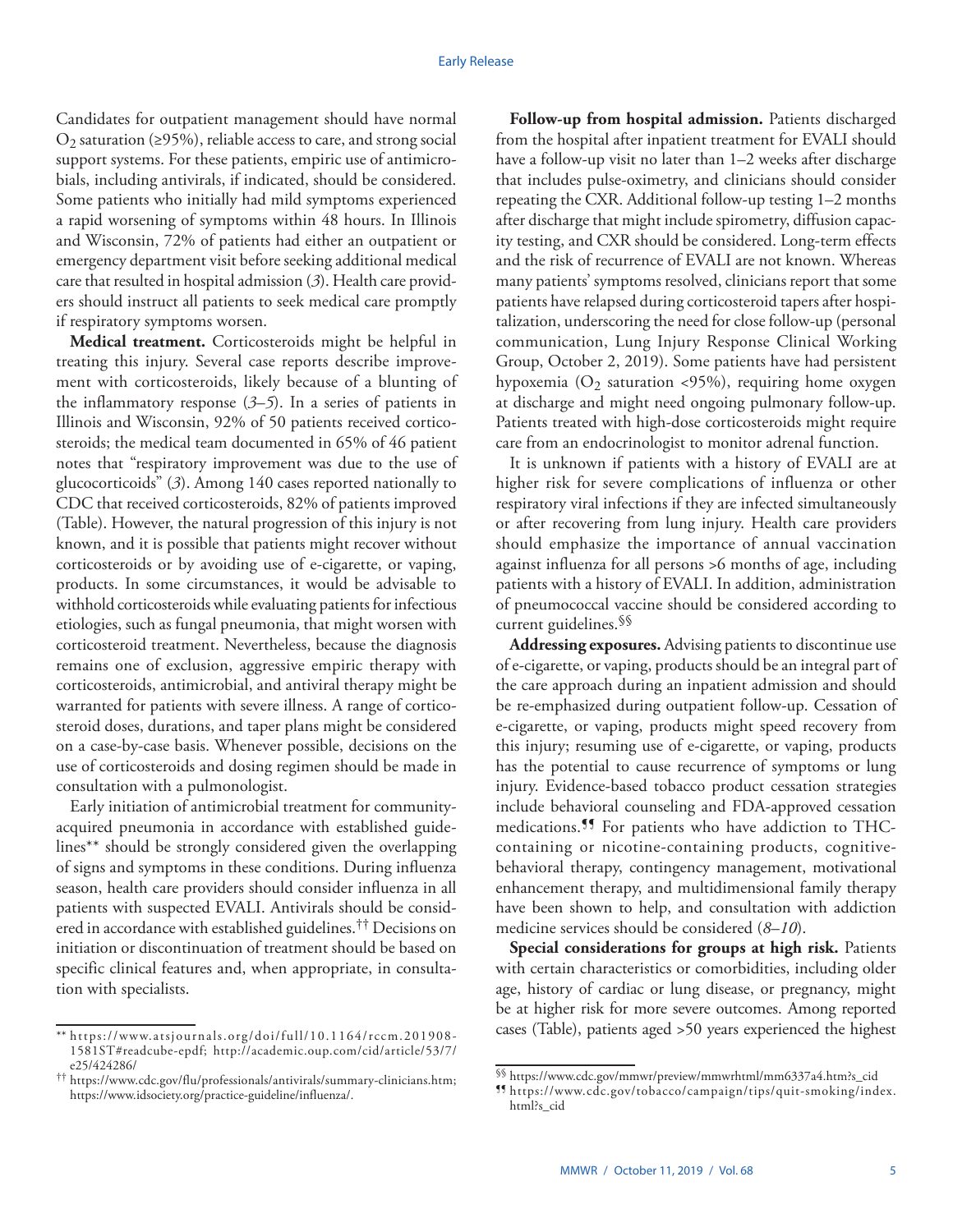percentage of endotracheal intubation and mechanical ventilation (54%) and the longest mean inpatient stays (15 days). The mean first recorded  $O_2$  saturations among those who did and did not require intubation were 87% and 92%, respectively (data not shown). Among those with and without past cardiac disease, 31% and 21%, respectively, required intubation (Table). Special consideration might need to be given to patients aged >50 years, because these patients might require longer duration of hospitalization and have a higher risk of intubation (Figure). Rapid identification of exposure, a high index of suspicion of EVALI, initiation of corticosteroids, and specialist consultations might be lifesaving in this patient population.

Additional data might identify other groups at high risk, provide important information about disparities in outcomes, and help guide clinical care. Certain patients, such as adolescents and young adults, might benefit from specialized services, such as addiction treatment services and providers who have experience with counseling and behavioral health follow-up.

### **Clinical Care and Public Health Recommendations**

Reporting cases to state, local, territorial, or tribal health departments is critical for accurate surveillance of EVALI. Reporting cases and obtaining and sending products, devices, and clinical and pathologic specimens for testing, can help health departments and CDC determine the cause or causes of these lung injuries.\*\*\* CDC is developing *International*  *Classification of Diseases, Tenth Edition, Clinical Modification* coding guidance for health care encounters related to EVALI. Updates, when available, can be found at [https://www.cdc.](https://www.cdc.gov/lunginjury) [gov/lunginjury](https://www.cdc.gov/lunginjury) (Box 3).

**Public health recommendations.** At this time, FDA and CDC have not identified the cause or causes of the lung injuries among EVALI cases, and the only commonality among all cases is that patients report the use of e-cigarette, or vaping, products. This outbreak might have more than one cause, and many different substances and product sources are still under investigation. To date, national and state data suggest that products containing THC, particularly those obtained off the street or from other informal sources (e.g., friends, family members, or illicit dealers), are linked to most of the cases and play a major role in the outbreak (*11*,*12*). Therefore, CDC recommends that persons should not use e-cigarette, or vaping, products that contain THC. Persons should not buy any type of e-cigarette, or vaping, products, particularly those containing THC, off the street. Persons should not modify or add any substances to e-cigarette, or vaping, products that are not intended by the manufacturer, including products purchased through retail establishments.

Given that the exclusive use of nicotine-containing products has been reported by a small percentage of persons with EVALI, and that many persons with EVALI report combined use of THC- and nicotine-containing products, the possibility that nicotine-containing products play a role in this outbreak cannot be excluded. Therefore, at present, CDC continues to recommend that persons consider refraining from using

Age group (yrs)



**FIGURE. Percentage of persons needing intubation (N = 338) and hospitalization (N = 242) among patients with e-cigarette, or vaping, product use associated lung injury (EVALI), by age of patient — United States, February 1–October 3, 2019\*,†**

**Abbreviation:** E-cigarette = electronic cigarette.

 $\Omega$ 

Percentageof EV

\* Data reported through October 3, 2019, from the following 29 states: Alabama, Delaware, Georgia, Hawaii, Idaho, Illinois, Indiana, Iowa, Kansas, Kentucky, Maine, Maryland, Minnesota, Mississippi, Missouri, Montana, Nevada, New Jersey, New Mexico, Oklahoma, Oregon, Rhode Island, South Carolina, South Dakota, Texas, Vermont, Washington, West Virginia, and Wisconsin.

13–17 18–24 25–50 >50 13–17 18–24 25–50 >50

† 95% confidence intervals indicated by error bars.

Age group (yrs)

<sup>\*\*\*</sup> https://www.cdc.gov/tobacco/basic\_information/e-cigarettes/severe-lungdisease/health-departments/index.html.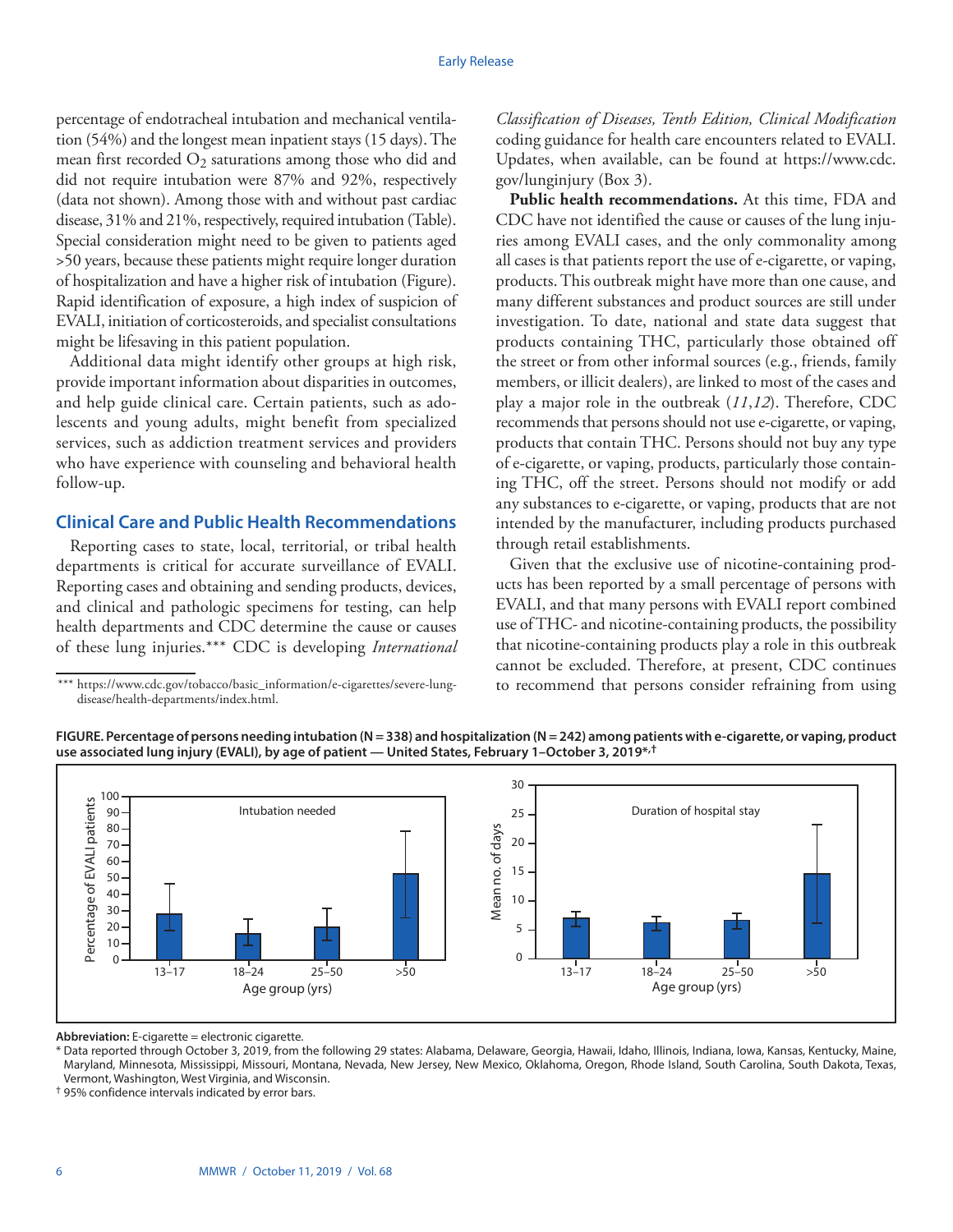#### **BOX 3. Clinical Care and Public Health Reporting of e-cigarette, or vaping, product use associated lung injury (EVALI)**

### **Considerations at points of care**

- Examples include emergency departments, urgent care, doctors' offices, etc.
- Consider posting reminders or signage to encourage conversation between patients and providers about use of e-cigarette, or vaping, products.\*
- Report cases of lung injury associated with use of e-cigarette, or vaping, products within the past 90 days to state or local health department.
- Determine whether any remaining product, including devices and liquids, is available for testing. Testing can be coordinated with health departments.
- CDC is developing *International Classification of Diseases, Tenth Edition, Clinical Modification* (ICD-10-CM) coding guidance for healthcare encounters related to EVALI. Updates, when available, will be at https://www.cdc.gov/lunginjury.

# **Clinical specimen testing by CDC†**

• Consider submission of any collected specimens, including bronchoalveolar lavage, blood, or urine, to CDC for evaluation.

# **Testing of pathologic specimens by CDC§**

- If a lung biopsy or autopsy is performed on a patient suspected of lung injury related to e-cigarette, or vaping, product use, consider submission of fixed lung biopsy tissues or autopsy tissues to CDC for evaluation.
- Testing can include evaluation for lipids on formalinfixed (wet) lung tissues that have not undergone routine processing.
- Routine microscopic examination will be performed, as well as infectious disease testing, if indicated, on formalin-fixed (wet) tissues, or formalin-fixed, paraffin-embedded tissue specimens.

§https://www.cdc.gov/tobacco/basic\_information/e-cigarettes/severe-lungdisease/health-departments/index.html.

e-cigarette, or vaping, products that contain nicotine. If adults are using e-cigarette, or vaping, products to quit cigarette smoking, they should not return to smoking cigarettes; they should use evidence-based treatments, including health care provider

# **Summary**

#### What is already known about this topic?

Forty-nine states, the District of Columbia, and one U.S. territory have reported 1,299 cases of lung injury associated with the use of electronic cigarette (e-cigarette), or vaping, products. Twenty-six deaths have been reported from 21 states.

#### What is added by this report?

Based on the most current data, CDC's updated interim guidance provides a framework for health care providers in their initial assessment, evaluation, management, and follow-up of persons with symptoms of e-cigarette, or vaping, product use associated lung injury (EVALI).

#### What are the implications for public health practice?

Rapid recognition by health care providers of patients with EVALI and an increased understanding of treatment considerations could reduce morbidity and mortality associated with this injury.

counseling and FDA-approved medications.††† If persons continue to use these products, they should carefully monitor themselves for symptoms and see a health care provider immediately if symptoms develop. Irrespective of the ongoing investigation, e-cigarette, or vaping, products should never be used by youths, young adults, or women who are pregnant. There is no safe tobacco product, and the use of any tobacco products, including e-cigarettes, carries a risk. Therefore, persons who do not currently use tobacco products should not start using e-cigarette, or vaping, products.

This investigation is ongoing. CDC will continue to work in collaboration with FDA and state and local partners to investigate cases and to update guidance, as appropriate, as new data emerges from this complex outbreak.

#### **Acknowledgments**

State and local health department staff members.

Corresponding author: David A. Siegel, [dsiegel@cdc.gov](mailto:dsiegel@cdc.gov), 770-488-4426.

<sup>\*</sup> https://www.cdc.gov/tobacco/basic\_information/e-cigarettes/severe-lungdisease/healthcare-providers/index.html.

<sup>†</sup> https://www.cdc.gov/tobacco/basic\_information/e-cigarettes/severe-lungdisease/health-departments/index.html.

<sup>†††</sup> [https://www.aafp.org/dam/AAFP/documents/patient\\_care/tobacco/](https://www.aafp.org/dam/AAFP/documents/patient_care/tobacco/pharmacologic-guide.pdf) [pharmacologic-guide.pdf](https://www.aafp.org/dam/AAFP/documents/patient_care/tobacco/pharmacologic-guide.pdf).

<sup>&</sup>lt;sup>1</sup>National Center for Chronic Disease Prevention and Health Promotion, CDC; <sup>2</sup>Agency for Toxic Substances and Disease Registry, CDC; <sup>3</sup>Emory University School of Medicine, Atlanta, Georgia; <sup>4</sup>National Center for Environmental Health, CDC; <sup>5</sup>National Center for Immunization and Respiratory Diseases, CDC; 6Epidemic Intelligence Service, CDC; 7National Center for HIV/AIDS, Viral Hepatitis, STD, and TB Prevention, CDC; 8National Institute for Occupational Safety and Health, CDC; 9National Center for Emerging and Zoonotic Infectious Diseases, CDC; <sup>10</sup>National Center on Birth Defects and Developmental Disabilities, CDC; 11General Dynamics Information Technology; 12National Center for Injury Prevention and Control, CDC.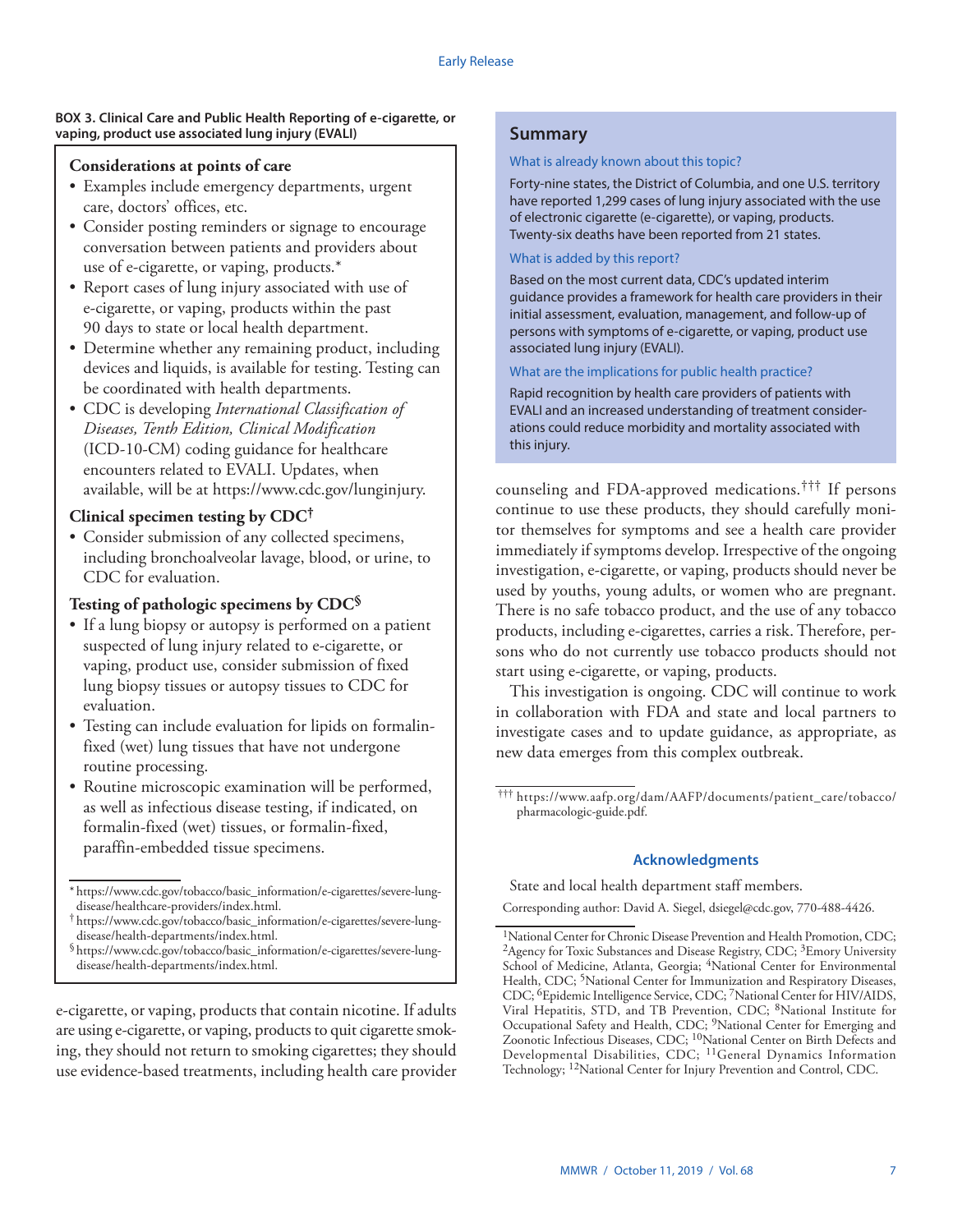#### **Conflict of Interest**

All authors have completed and submitted the International Committee of Medical Journal Editors form for disclosure of potential conflicts of interest. No potential conflicts of interest were disclosed. All members of the Lung Injury Response Clinical Working Group have completed and submitted the International Committee of Medical Journal Editors form for disclosure of potential conflicts of interest. Carolyn S. Calfee reports a grant from the FDA/NIH (Tobacco Center of Regulatory Science [TCORS]) for a project entitled Impact of Different E-cigarette Characteristics on Acute Lung Injury; a grant from GlaxoSmithKline for an observational study on sepsis and ARDS biomarkers; a grant and personal fees from Bayer for an observational study on pulmonary hypertension in ARDS and for medical consultation; and personal fees from Roche/ Genentech for consultation on potential therapies for ARDS, and personal fees from Prometic, CSL Behring, and Quark for serving on medical advisory boards for ARDS. No other potential conflicts of interest were disclosed.

#### **References**

- 1. Schier JG, Meiman JG, Layden J, et al.; CDC 2019 Lung Injury Response Group. Severe pulmonary disease associated with electroniccigarette-product use—interim guidance. MMWR Morb Mortal Wkly Rep 2019;68:787–90. <https://doi.org/10.15585/mmwr.mm6836e2>
- 2. CDC. Severe pulmonary disease associated with using e-cigarette products. HAN alert No. 421. Atlanta, GA: US Department of Health and Human Services, CDC, Health Alert Network; 2019. [https://](https://emergency.cdc.gov/han/han00421.asp) [emergency.cdc.gov/han/han00421.asp](https://emergency.cdc.gov/han/han00421.asp)
- 3. Layden JE, Ghinai I, Pray I, et al. Pulmonary illness related to e-cigarette use in Illinois and Wisconsin—preliminary report. N Engl J Med 2019;NEJMoa1911614.<https://doi.org/10.1056/NEJMoa1911614>
- 4. Davidson K, Brancato A, Heetderks P, et al. Outbreak of electroniccigarette–associated acute lipoid pneumonia—North Carolina, July– August 2019. MMWR Morb Mortal Wkly Rep 2019;68:784–6. [https://](https://doi.org/10.15585/mmwr.mm6836e1) [doi.org/10.15585/mmwr.mm6836e1](https://doi.org/10.15585/mmwr.mm6836e1)
- 5. Maddock SD, Cirulis MM, Callahan SJ, et al. Pulmonary lipid-laden macrophages and vaping. N Engl J Med 2019;381:1488–9. [https://doi.](https://doi.org/10.1056/NEJMc1912038) [org/10.1056/NEJMc1912038](https://doi.org/10.1056/NEJMc1912038)
- 6. Matthay MA, Zemans RL, Zimmerman GA, et al. Acute respiratory distress syndrome. Nat Rev Dis Primers 2019;5:18. [https://doi.](https://doi.org/10.1038/s41572-019-0069-0) [org/10.1038/s41572-019-0069-0](https://doi.org/10.1038/s41572-019-0069-0)
- 7. Henry TS, Kanne JP, Kligerman SJ. Imaging of vaping-associated lung disease. N Engl J Med 2019;381:1486–7. [https://doi.org/10.1056/](https://doi.org/10.1056/NEJMc1911995) [NEJMc1911995](https://doi.org/10.1056/NEJMc1911995)
- 8. Budney AJ, Moore BA, Rocha HL, Higgins ST. Clinical trial of abstinence-based vouchers and cognitive-behavioral therapy for cannabis dependence. J Consult Clin Psychol 2006;74:307–16. [https://doi.](https://doi.org/10.1037/0022-006X.74.2.307) [org/10.1037/0022-006X.74.2.307](https://doi.org/10.1037/0022-006X.74.2.307)
- 9. Diamond G, Panichelli-Mindel SM, Shera D, Dennis M, Tims F, Ungemack J. Psychiatric syndromes in adolescents with marijuana abuse and dependency in outpatient treatment. J Child Adolesc Subst Abuse 2006;15:37–54. [https://doi.org/10.1300/J029v15n04\\_02](https://doi.org/10.1300/J029v15n04_02)
- 10. Fiore MC, Jaén CR, Baker TB, et al. Treating tobacco use and dependence: 2008 update. Rockville, MD: US Department of Health and Human Services, Public Health Service, Agency for Healthcare Research and Quality, 2008.
- 11. Perrine CG, Pickens CM, Boehmer TK, et al.; Lung Injury Response Epidemiology/Surveillance Group. Characteristics of a multistate outbreak of lung injury associated with e-cigarette use, or vaping— United States, 2019. MMWR Morb Mortal Wkly Rep 2019;68:860–4. <https://doi.org/10.15585/mmwr.mm6839e1>
- 12. Ghinai I, Pray IW, Navon L, et al. E-cigarette product use, or vaping, among persons with associated lung injury—Illinois and Wisconsin, April–September 2019. MMWR Morb Mortal Wkly Rep 2019;68:865–9. <https://doi.org/10.15585/mmwr.mm6839e2>